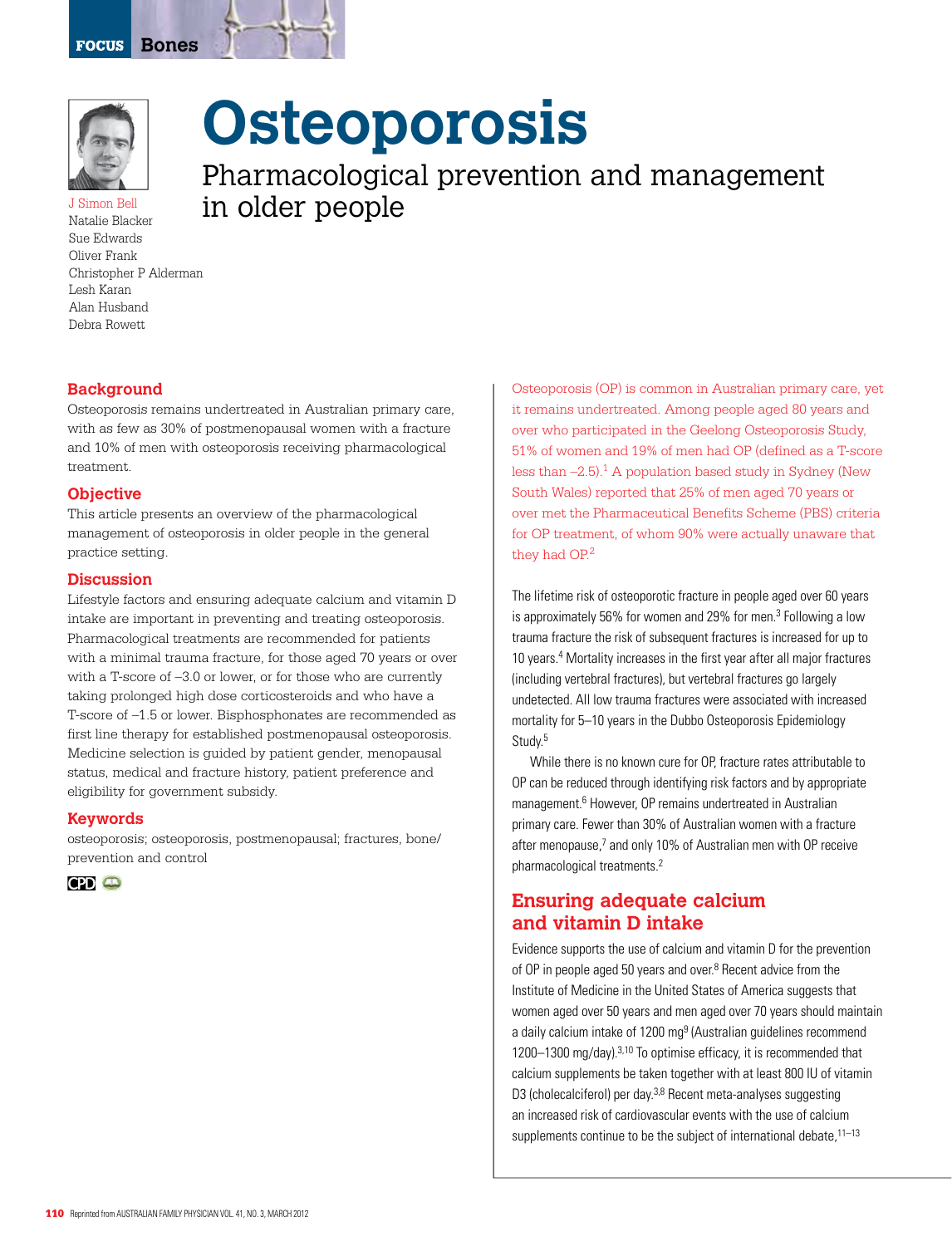and the findings are not universally accepted. The role of vitamin D in OP prevention and management is addressed in the article by Winzenberg et al in this issue of Australian Family Physician.

# **When to prescribe pharmacological treatments**

It is recommended that clinicians consider adjunct pharmacological treatment in the following patients:<sup>3</sup>

- those with a minimal trauma fracture
- $\bullet$  those aged 70 years or over with a T-score of  $-3.0$  or lower
- those currently on prolonged (at least 3 months) high dose corticosteroid treatment (at least 7.5 mg/day prednisolone or equivalent) and with a T-score of –1.5 or lower.

Clinicians are also advised to screen for secondary causes of OP. Z-scores (number of standard deviations away from the age and sex-matched mean bone mineral density [BMD]) are often used to assess additional reasons for bone loss.14,15 A Z-score of less than –2.0 should prompt investigation of possible underlying causes of low BMD, although a Z-score greater than  $-2.0$  does not necessarily exclude secondary causes of  $OP$ .<sup>15</sup>

# **Pharmacological treatments**

Choice of pharmacological treatment is influenced by patient gender, menopausal status, medical history, whether it is for primary or secondary fracture prevention, patient preference and eligibility for government subsidy. Calcium and vitamin D are usually provided to all participants in randomised controlled trials (RCTs) evaluating the efficacy of pharmacological treatments for OP. The combined use of calcium and vitamin D is recommended with all anti-osteoporosis treatments if intake is inadequate. Epidemiological and small scale clinical studies suggest vitamin K plays an important role in bone health.<sup>16,17</sup> However, on the basis of the current evidence, vitamin K is not routinely recommended for OP treatment or prevention. While hormone therapy (HT) may have a role in the management of postmenopausal OP in women under the age of 60 years, it is not routinely recommended as an OP treatment for older women, or for those whose last spontaneous menstrual period occurred more than 5 years ago, due to the possible adverse effects.<sup>3,10</sup>

#### **Bisphosphonates**

Bisphosphonates slow bone loss, improve BMD and reduce fracture rates.19–21 Alendronate, risedronate and zoledronic acid are PBS listed and recommended as first line therapy in men and women for primary and secondary prevention of vertebral, nonvertebral and hip fractures (Table 1).<sup>3</sup> Etidronate is PBS listed for the secondary prevention of osteoporosis. Zoledronic acid is an intravenous infusion that is administered once per year for osteoporosis treatment and prevention.

Gastrointestinal adverse effects are the most common and upper gastrointestinal disorders or oesophageal abnormalities are considered a contraindication to oral bisphosphonate use.<sup>3,10</sup> Atypical femoral stress fractures with long term bisphosphonate use have been reported, but the increased risk is approximately five fractures per 10 000 patient years.<sup>22</sup>

Osteonecrosis of the jaw (ONJ) has also been reported with bisphosphonate treatment, although the risk is low (approximately one per 10 000 to one per 250 000 patients receiving oral bisphosphonates) and more than 95% of cases occur in people receiving treatment for cancer rather than for OP.<sup>23,24</sup> Good dental hygiene and care is recommended, especially for people receiving long term bisphosphonate treatment, to reduce the risk of ONJ.<sup>3</sup>

Combination approaches involving co-administration of bisphosphonates with other antiresorptive medicines (eg. strontium) or anabolic medicines (eg. teriparatide) are not recommended. Combination treatment with antiresorptive medicines and teriparatide does not appear to provide any advantages over monotherapy.<sup>25</sup>

Evidence in relation to the optimum duration of bisphosphonate treatment is lacking.26,27 One RCT reported that women who discontinued alendronate after 5 years did not have higher fracture rates (except clinically recognised vertebral fractures) than those who took alendronate for 10 years.28 Australian guidelines recommend re-evaluating the need for bisphosphonate therapy after 5–10 years in postmenopausal women and older men who respond well to treatment, as determined by BMD testing and fracture risk assessment (ie. T-score above –2.5 and no recent fractures).<sup>3</sup> A recent US Food and Drug Administration report suggested that due to the lack of evidence for further increases in fracture benefit after 3–5 years of treatment, bisphosphonates could be safely discontinued for a period of time.<sup>26</sup> The decision to discontinue bisphosphonate treatment should be based on individual patient risk. If treatment has been discontinued, BMD should be measured 1 year later and the risk of falling should be reassessed. Bisphosphonates may be restarted if BMD has decreased significantly (lumbar spine decrease of 5% or more) or with any additional fracture. Bone turnover markers (eg. CrossLaps®) measure current rate of bone loss and are a useful adjunct to BMD in monitoring the effect of treatment for osteoporosis.

#### **Denosumab**

Denosumab is a monoclonal antibody that inhibits receptor activator of nuclear factor kappa B ligand (RANKL), resulting in decreased bone resorption and increased bone density (*Table 2*).<sup>29</sup> In a RCT of women with OP aged 60–90 years, denosumab administered subcutaneously every 6 months for 36 months was associated with a reduced risk of vertebral, nonvertebral and hip fractures compared to placebo.<sup>30</sup> Denosumab is only listed on the PBS for postmenopausal women who meet the criteria for primary or secondary prevention. As with bisphosphonates, treatment with denosumab results in significant suppression of bone remodelling.<sup>31</sup> The PBS listing does not place any restriction on the duration of therapy. At present, published evidence is available to support the use of denosumab for 3 years.<sup>30</sup>

#### **Raloxifene**

Raloxifene is a selective oestrogen receptor modulator (SERM) that has been shown to prevent postmenopausal bone loss (Table 2). It has beneficial oestrogen-like effects on bone, but also has anti-oestrogen effects on the breast and endometrium. A RCT has demonstrated that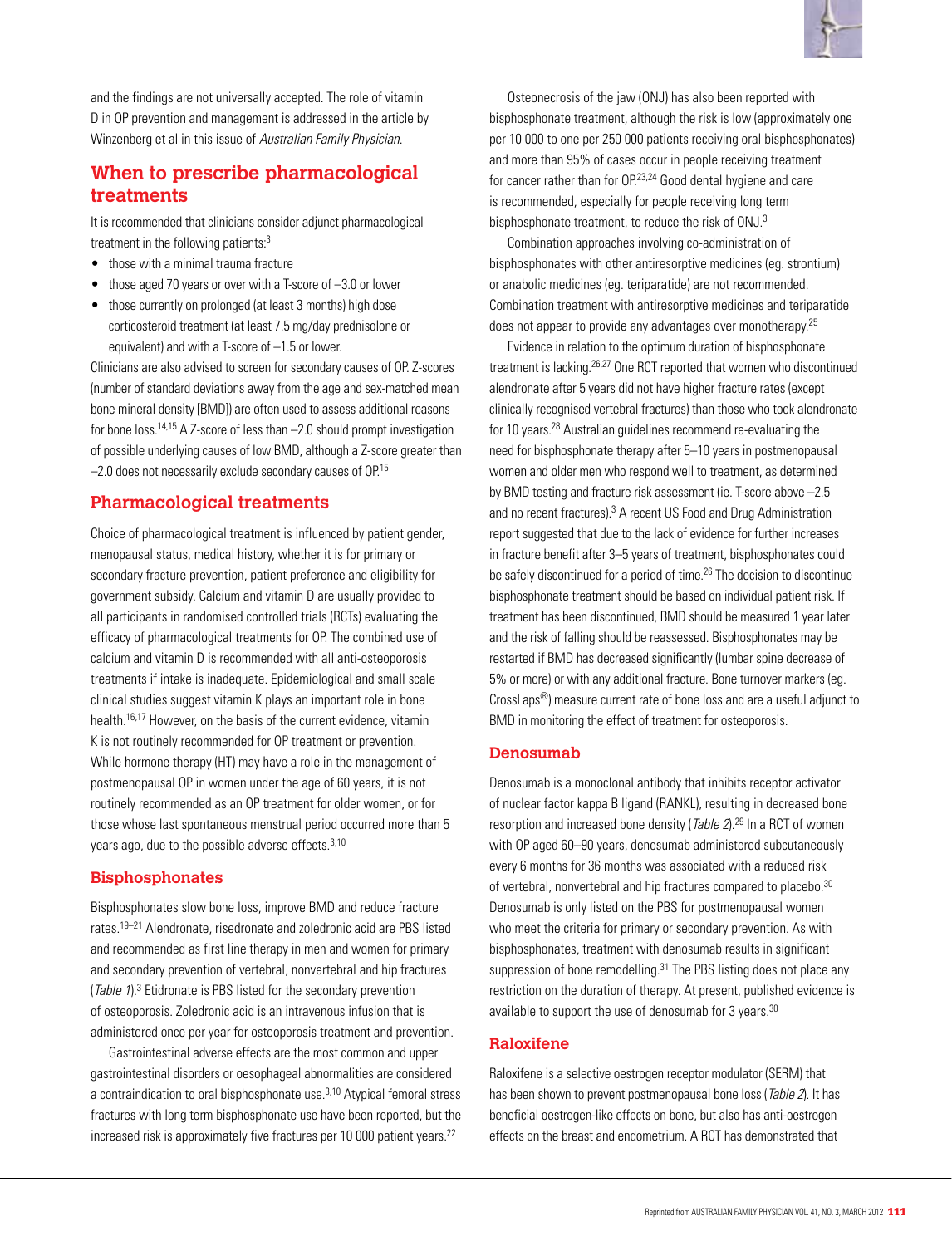

raloxifene increases BMD in the spine and femoral neck and reduces vertebral fractures.<sup>32</sup> However, there is minimal evidence to suggest raloxifene may prevent nonvertebral fractures. There are concerns that raloxifene may increase the risk of venous thromboembolism (VTE).10 Raloxifene is PBS listed for postmenopausal women with a minimal trauma fracture (secondary prevention). Raloxifene may be used as a second line treatment for postmenopausal OP in women considered at risk of breast cancer.10

#### **Strontium ranelate**

Strontium ranelate is an antiresorptive medicine that increases BMD (Table 2).33 A Cochrane systematic review of three RCTs reported a 37% reduction

in vertebral fractures and a 14% reduction in nonvertebral fractures over 3 years with 2 g/day of strontium ranelate when used for OP treatment.34 Use of strontium ranelate increased BMD at all sites after 5 years when used for both treatment and prevention.<sup>35</sup> It is PBS listed for primary and secondary prevention of vertebral fractures in postmenopausal women. It is usually taken at bedtime at least 2 hours after eating. The granules should be mixed in a glass of water and drunk immediately. Strontium ranelate has rarely been associated with VTE and severe hypersensitivity reactions, including Stevens-Johnson syndrome and drug rash with eosinophilia and systemic symptoms (DRESS). Patients should be advised to seek immediate medical advice if they develop a rash. Strontium ranelate binds to bone, increases X-ray absorption and therefore may result in inflated BMD measurements.

| Table 1. Bisphosphonates for the treatment and prevention of osteoporosis <sup>3,10,27</sup> |                                                                                 |                                                                                                                  |                                                                                                                                                                                                                                                                                                                                                                                                                                                                                                                                                                                           |  |  |  |
|----------------------------------------------------------------------------------------------|---------------------------------------------------------------------------------|------------------------------------------------------------------------------------------------------------------|-------------------------------------------------------------------------------------------------------------------------------------------------------------------------------------------------------------------------------------------------------------------------------------------------------------------------------------------------------------------------------------------------------------------------------------------------------------------------------------------------------------------------------------------------------------------------------------------|--|--|--|
| <b>Medicine</b>                                                                              | <b>Examples of</b><br><b>brands</b>                                             | Dose*^                                                                                                           | <b>Considerations for</b><br>bisphosphonates^                                                                                                                                                                                                                                                                                                                                                                                                                                                                                                                                             |  |  |  |
| Alendronate                                                                                  | $Fosamax^@$<br>Various generic<br>brands                                        | 70 mg tablet weekly (10 mg daily<br>tablet also available, but this is not<br>PBS listed)                        | Contraindications:<br>• hypocalcaemia<br>• uveitis<br>$\bullet\,$ for tablets (other than $\mbox{Actonel}^{\circledR}$<br>EC), inability to sit or stand upright<br>for 30 minutes, or any disorders<br>which delay oesophageal emptying<br>Not recommended in moderate to<br>severe renal impairment (creatinine<br>clearance <35 mL/min)<br>Tablets taken in morning on empty<br>stomach with a full glass of water;<br>patient should remain upright for<br>30 minutes and not eat or drink<br>anything else in that time. (Note:<br>Actonel® EC can be taken with or<br>without food) |  |  |  |
| Alendronate plus<br>vitamin D3                                                               | Fosamax Plus <sup>™</sup><br>Dronalen <sup>™</sup> Plus                         | 70 mg/70 µg or 140 µg tablet weekly                                                                              |                                                                                                                                                                                                                                                                                                                                                                                                                                                                                                                                                                                           |  |  |  |
| Alendronate plus<br>vitamin D3 with<br>calcium carbonate                                     | Fosamax Plus<br>$D$ -Cal <sup>™</sup><br>Dronalen Plus<br>$D$ -Cal <sup>™</sup> | 70 mg/140 µg tablet weekly; 1.25 g<br>calcium tablets daily                                                      |                                                                                                                                                                                                                                                                                                                                                                                                                                                                                                                                                                                           |  |  |  |
| Risedronate                                                                                  | Actonel®<br>Various generic<br>brands (35 mg<br>tablets only)                   | 5 mg tablets daily, 35 mg tablets<br>weekly or 150 mg tablet monthly                                             |                                                                                                                                                                                                                                                                                                                                                                                                                                                                                                                                                                                           |  |  |  |
|                                                                                              | Actonel <sup>®</sup> EC<br>(enteric coated)**                                   | 35 mg tablets weekly                                                                                             | Calcium supplements should<br>be taken 2 hours apart from oral<br>bisphosphonates                                                                                                                                                                                                                                                                                                                                                                                                                                                                                                         |  |  |  |
| Risedronate with<br>calcium carbonate                                                        | Actonel® Combi<br>Actonel® EC<br>Combi (enteric<br>coated)**                    | 35 mg tablet weekly; 1.25 g calcium<br>tablets daily on other 6 days of the<br>week                              | Vitamin D should be corrected<br>to a level above 50 nmol/L before<br>commencing therapy<br>ONJ reported rarely. Good dental<br>hygiene and care is essential.<br>Consider dental assessment and<br>complete any dental procedures<br>before starting treatment to minimise<br>risk of ONJ. Cease treatment if arises<br>Zoledronic acid is an IV infusion over<br>15 minutes. Headache, myalgia and<br>fever, may be experienced soon after<br>IV infusion                                                                                                                               |  |  |  |
| Risedronate<br>with calcium<br>carbonate/<br>vitamin D                                       | Actonel® Combi D<br>Actonel® EC<br>Combi D (enteric<br>$\text{coated})$ **      | 35 mg tablet weekly; 2.5 g calcium/22<br>µg vitamin D effervescent granules<br>daily on other 6 days of the week |                                                                                                                                                                                                                                                                                                                                                                                                                                                                                                                                                                                           |  |  |  |
| Zoledronic acid                                                                              | Aclasta®                                                                        | 5 mg in 100 mL IV solution yearly                                                                                |                                                                                                                                                                                                                                                                                                                                                                                                                                                                                                                                                                                           |  |  |  |
| Etidronate with<br>calcium carbonate                                                         | $Didrocal^@$                                                                    | 2 x 200 mg tablets nightly for 14 days<br>then 1.25 g calcium tablets daily for<br>76 days                       |                                                                                                                                                                                                                                                                                                                                                                                                                                                                                                                                                                                           |  |  |  |

Note: 1 µg vitamin  $D = 40$  international units (IU); ONJ = osteonecrosis of the jaw

\* Doses are for brands listed in the table; ^ Refer to full product information for details; \*\* Replacing conventional Actonel® 35 mg tablets in January 2012

Reproduced from Veterans' MATES Therapeutic brief 28. Available at www.veteransmates.net.au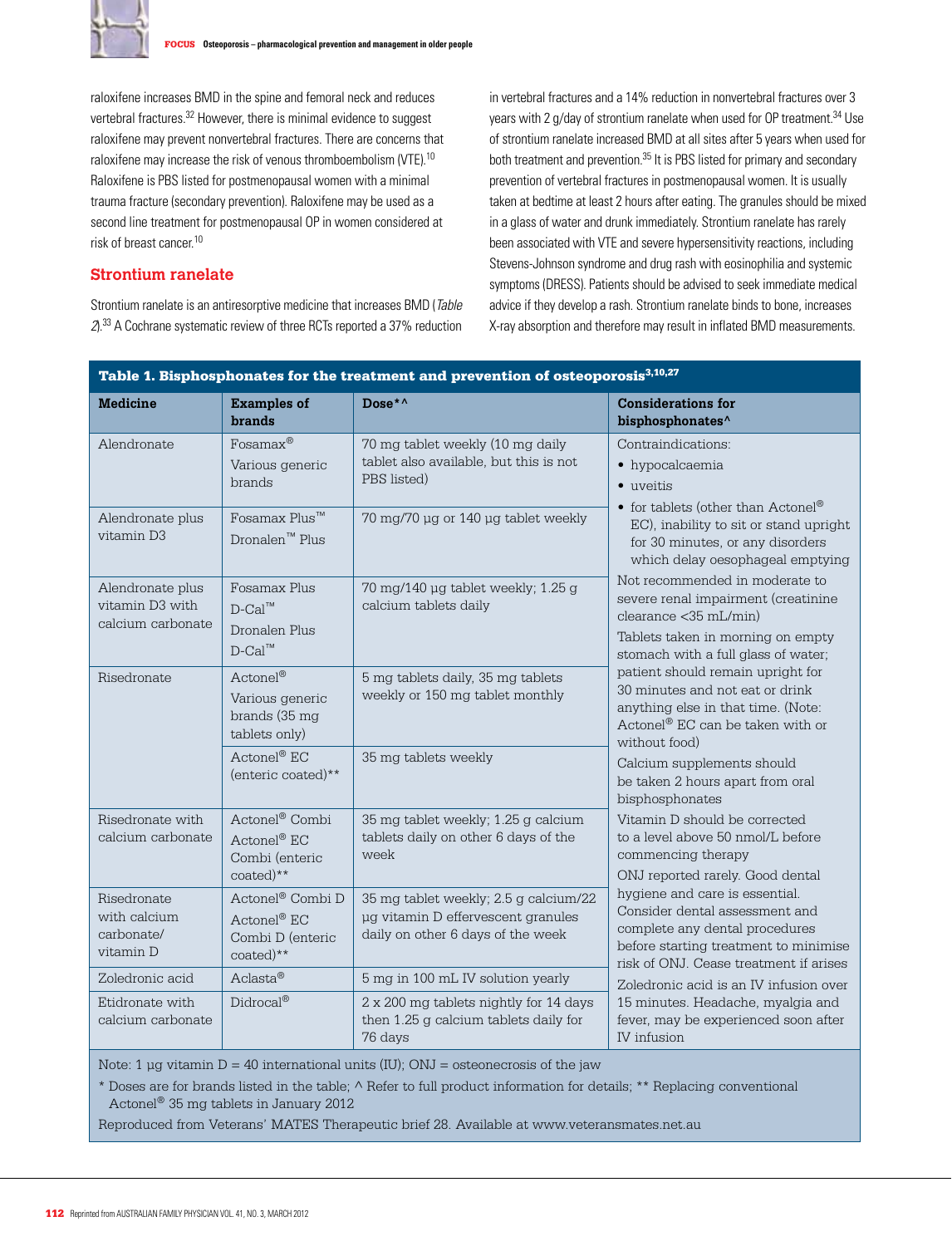

# **Teriparatide**

Teriparatide is a synthetic form of human parathyroid hormone which acts by inhibiting bone resorption and increasing bone formation (Table 2).36,37 In the Fracture Prevention Trial, parathyroid hormone was associated with a decreased risk of vertebral and nonvertebral fractures and increased vertebral, femoral and total body BMD.<sup>38</sup> Pharmaceutical Benefits Scheme listing parameters restrict subsidised access to patients with a very high risk of fracture and when other drugs have failed (ie. fracture has occurred during antiresorptive treatment) or are not tolerated. Its use is restricted to a total of 18 months.10 Teriparatide is also indicated for use in

men with a high risk of fractures and where other treatments are unsuitable. Following a course of teriparatide it is recommended that patients use an antiresorptive medicine (eg. a bisphosphonate) to further increase BMD and maintain the antifracture effect.<sup>14</sup>

# **Special considerations**

# **Renal impairment**

Due to age related physiologic changes the renal and hepatic clearance of many medicines is decreased in older people. A patient's renal function is an important consideration when

| Table 2. Other medicines for the treatment and prevention of osteoporosis <sup>3,10,27,29,33,37</sup>                                          |                              |                                                                                                   |                                                                                                                                    |                                                                                                                                                                                                                                                                                                                                                                                                                             |  |  |
|------------------------------------------------------------------------------------------------------------------------------------------------|------------------------------|---------------------------------------------------------------------------------------------------|------------------------------------------------------------------------------------------------------------------------------------|-----------------------------------------------------------------------------------------------------------------------------------------------------------------------------------------------------------------------------------------------------------------------------------------------------------------------------------------------------------------------------------------------------------------------------|--|--|
| Medicine                                                                                                                                       | <b>Examples</b><br>of brands | Dose*^                                                                                            | Practice points^                                                                                                                   | Safety considerations^                                                                                                                                                                                                                                                                                                                                                                                                      |  |  |
| Denosumab                                                                                                                                      | $Prolia^@$                   | 60 mg in 1 mL<br>subcutaneous<br>injection, 6 monthly                                             | Consider dental<br>assessment and<br>complete any dental<br>procedures before<br>starting treatment to<br>minimise risk of ONJ     | No dose adjustment is necessary in renal<br>impairment<br>Contraindicated in hypocalcaemia.<br>Correct hypocalcaemia before initiating<br>Long term safety and efficacy data are<br>lacking; there are particular concerns<br>regarding effects:<br>· on the immune system (eg. increased<br>risk of infection)<br>• on bone, including after treatment has<br>stopped<br>· of taking denosumab after<br>bisphosphonate use |  |  |
| Raloxifene                                                                                                                                     | $Evista^@$                   | 60 mg tablet daily                                                                                | Fasting is not required                                                                                                            | Contraindicated in patients with a<br>history of VTE<br>VTE rarely reported. Cease in patients<br>who require immobilisation for long<br>periods (eq. hospitalisation)                                                                                                                                                                                                                                                      |  |  |
| Strontium<br>ranelate                                                                                                                          | Protos <sup>®</sup>          | 2 q sachet nightly                                                                                | Taken at bedtime,<br>mixed with $>30$ mL of<br>water at least 2 hours<br>after food, calcium<br>containing products or<br>antacids | Contraindicated in severe renal<br>impairment<br>$VTE$ reported rarely $-$ use with<br>caution in patients with or at risk of<br>thromboembolic disorders<br>Severe hypersensitivity reactions<br>(eg. Stevens-Johnson syndrome,<br>DRESS) reported rarely. DRESS is a life<br>threatening allergic reaction; strontium<br>should be ceased                                                                                 |  |  |
| Teriparatide                                                                                                                                   | Forteo <sup>®</sup>          | 20 µg subcutaneous<br>injection daily in the<br>thigh or abdomen<br>(multi-dose prefilled<br>pen) | Initiated by a specialist                                                                                                          | Restricted to 18 month lifetime exposure<br>(caused osteosarcoma in animal studies);<br>informed consent required                                                                                                                                                                                                                                                                                                           |  |  |
| Note: 1 $\mu$ g vitamin D = 40 international units; VTE = venous thromboembolism; DRESS = drug rash with eosinophilia<br>and systemic symptoms |                              |                                                                                                   |                                                                                                                                    |                                                                                                                                                                                                                                                                                                                                                                                                                             |  |  |

\* Doses are for brands listed in the table; ^ Refer to full product information for details

Reproduced from Veterans' MATES Therapeutic brief 28. Available at www.veteransmates.net.au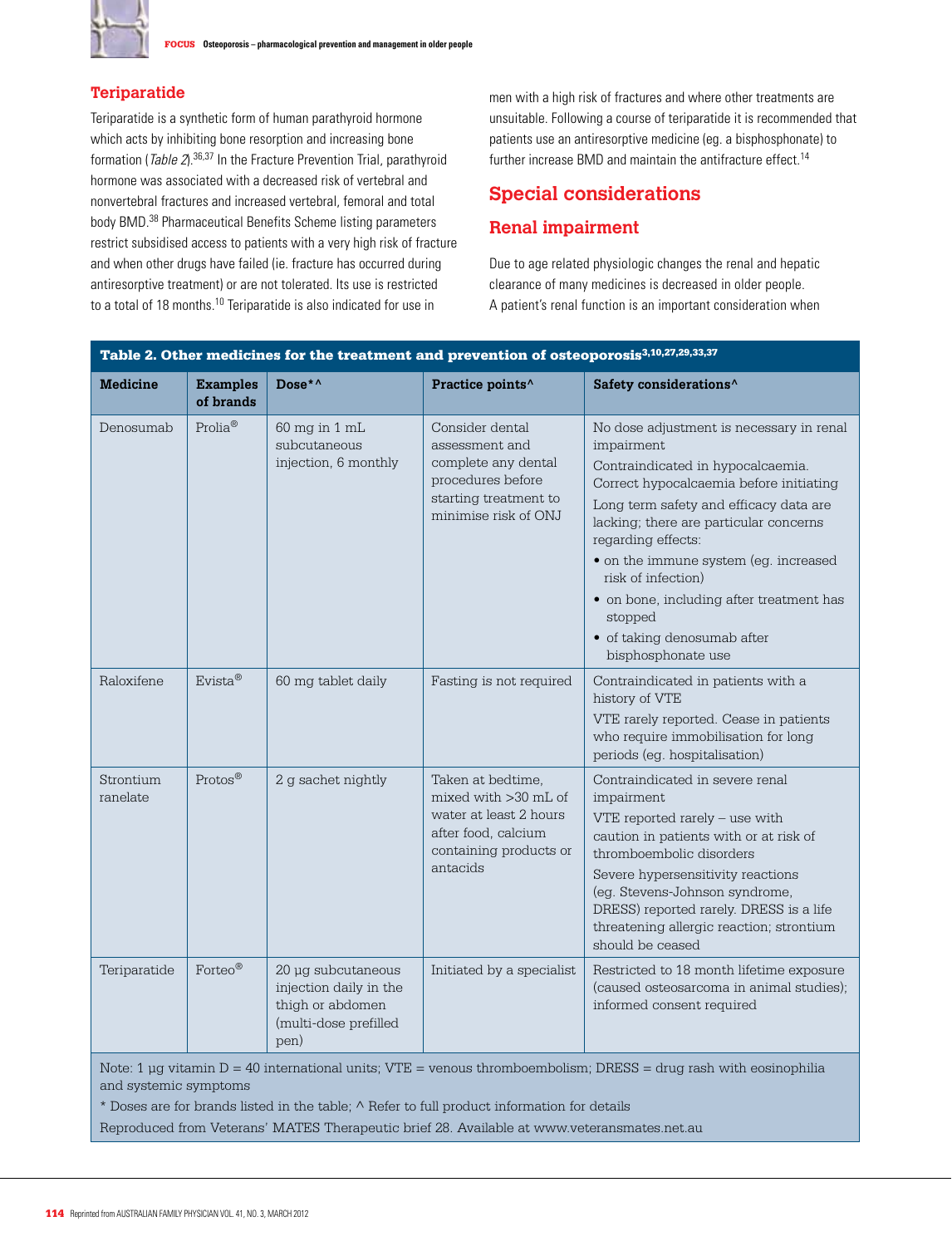

selecting an appropriate medicine. Plasma calcium concentration should be monitored in patients with renal impairment who receive calcium supplements.10 Calcium supplements may need to be used at a lower dose or be ceased. Bisphosphonates are excreted mainly unchanged via the kidneys. Australian guidelines suggest that bisphosphonates should not be used in patients with an estimated glomerular filtration rate of less than 35 mL/min (Table 1). Strontium ranelate and teriparatide are not recommended in patients with an estimated glomerular filtration rate less than 30 mL/min.<sup>10</sup> Raloxifene mainly undergoes hepatic metabolism and is excreted in faeces.36 No dosage reduction of denosumab is required in renal impairment.

# **Corticosteroid induced osteoporosis**

Corticosteroids are the most common secondary cause of OP, with up to 30–50% of people receiving long term corticosteroid treatment sustaining a fracture.<sup>39</sup> The risk of fracture is increased by up to 75% during the first 3 months of treatment. It is recommended that clinicians assess BMD before initiating corticosteroid treatment which is likely to last longer than 3 months. While all patients should receive adequate calcium and vitamin D, these alone are not considered sufficient to counteract the adverse effects of long term corticosteroids on BMD.

# **Adherence to treatment**

Approximately half of postmenopausal women discontinue taking OP treatment within the first 6 months, and two-thirds discontinue within the first year.<sup>40</sup> Discontinuation of treatment has been linked to gastrointestinal adverse effects to bisphosphonates.<sup>41</sup> Rates of treatment discontinuation may be lower among women prescribed formulations of bisphosphonates that require less frequent administration, although rates of treatment discontinuation are still high.

#### Table 3. Risk factors that indicate the need for bone mineral density testing\*

- Pre-existing minimal trauma fracture(s)
- • Women and men aged 70 years or over
- Female hypogonadism lasting more than 6 months before the age of 45 years
- • Certain medicines (eg. prolonged corticosteroid treatment)
- Secondary causes (eq. rheumatoid arthritis, hyperparathyroidism, chronic kidney or liver disease, male hypogonadism, proven malabsorption conditions, or conditions associated with excess corticosteroid secretion or thyroxine excess)
- \* Medicare reimburses DXA scanning for these risk factors

Adapted from Veterans' MATES Therapeutic brief 28. Available at www.veteransmates.net.au

# **When to review**

# **BMD retesting**

To monitor treatment efficacy and disease progression consider bone densitometry testing by dual energy X-ray absorptiometry (DXA) every 2 years after therapy begins, or every 12 months if there is significant change in therapy (eg. change in medicine class rather than dosage regimen change) or if the patient is receiving long term corticosteroid treatment (defined as  $>4$  months).<sup>3</sup> Bone mineral density testing is also recommended for patients not receiving pharmacological treatment who are considered to be at high risk of OP. Risk factors for OP that indicate the need for BMD testing are outlined in Table 3. In these patients, DXA may be repeated every 2 years to re-assess the fracture risk and possible need for anti-osteoporosis treatment.

# **Review use of medicines that may increase the risk of falls**

Falls prevention strategies are universally recommended, as falls are responsible for 90% of hip fractures and 50% of vertebral fractures in older patients.42 Multiple factors can contribute to falls, including poor balance and muscle strength, unsafe footwear, poor eyesight and some medicines (*Table 4*).<sup>43</sup> A Home Medicines Review may help to educate patients about their OP medicines and assist to identify any medicines that may increase the risk of falling.

# **Key points**

- • Consider pharmacological treatment in patients:
	- with a minimal trauma fracture
	- aged 70 years or over with a T-score of –3.0 or lower (primary prevention)
	- currently on prolonged high dose corticosteroid treatment with a T-score of –1.5 or lower.
- Calcium and vitamin D is recommended with all anti-osteoporosis treatment if intake is inadequate.
- • Review the use of medicines that may increase the risk of falls (eg. antidepressants, antipsychotics, sedatives, hypnotics, antihypertensives).
- To monitor treatment efficacy, consider BMD testing by DXA every 2 years after therapy begins, or every 12 months if there is significant change in therapy or if the patient is receiving long term corticosteroid treatment.

#### Table 4. Medicines that can increase the risk of falls10,27,43

- Antidepressants
- Antipsychotics
- Diuretics • Hypnotics • Sedatives
- • Antihypertensives • Antiparkinsonians
- Anticonvulsants

Adapted from Veterans' MATES Therapeutic brief 28. Available at www.veteransmates.net.au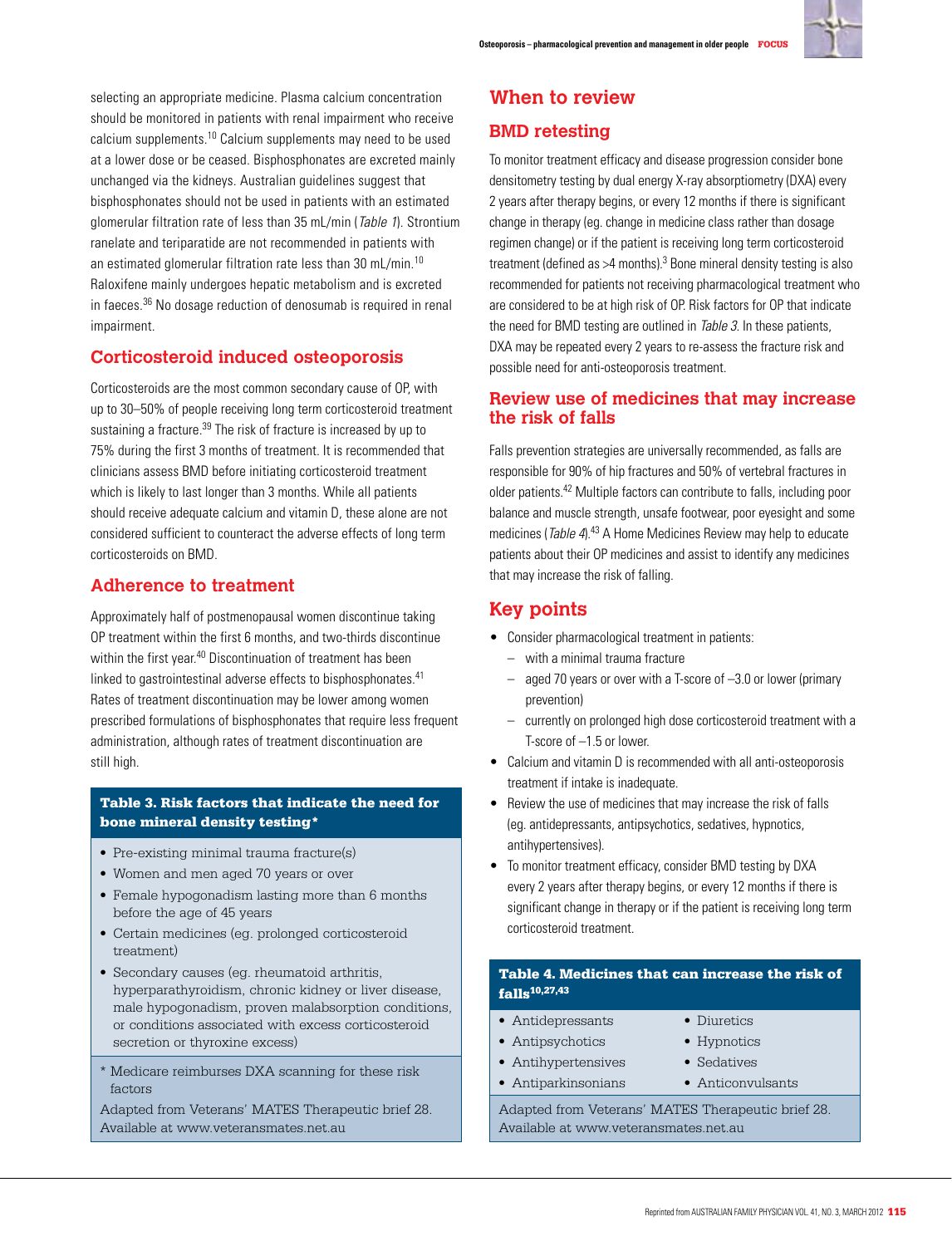

#### **Authors**

J Simon Bell BPharm(Hons), PhD, MPS, is Associate Professor, Quality Use of Medicines and Pharmacy Research Centre, Sansom Institute, School of Pharmacy and Medical Sciences, University of South Australia. simon. bell@unisa.edu.au

Natalie Blacker BBehavSci(Psych), is Research Associate, Quality Use of Medicines and Pharmacy Research Centre, Sansom Institute, School of Pharmacy and Medical Sciences, University of South Australia

Sue Edwards is Pharmacy Advisor, Drug and Therapeutics Information Service, Repatriation General Hospital, Adelaide, South Australia

Oliver Frank MBBS, PhD, FRACGP, FACHI, is University Senior Research Fellow, Discipline of General Practice, School of Population Health and Clinical Practice, University of Adelaide, South Australia and the Department of Veterans' Affairs, Veterans' Medicines Advice and Therapeutics Education Services (Veterans' MATES) Clinical Reference Group

Christopher P Alderman BPharm, PhD, FSHP, CGP, BCPP, is Associate Professor, Pharmacy Department, Repatriation General Hospital, Adelaide, South Australia and the Department of Veterans' Affairs, Veterans' Medicines Advice and Therapeutics Education Services (Veterans' MATES) Clinical Reference Group

Lesh Karan BPharm, MMedSc, is Medical Writer, Quality Use of Medicines and Pharmacy Research Centre, Sansom Institute, School of Pharmacy and Medical Sciences, University of South Australia

Alan Husband DSc, FASM, is Health Professional Team Leader in Medicines Information, NPS Better Choices Better Health, Sydney, New South Wales

Debra Rowett BPharm, is Service Director, Drug and Therapeutics Information Service, Repatriation General Hospital, Adelaide, South Australia and the Department of Veterans' Affairs, Veterans' Medicines Advice and Therapeutics Education Services (Veterans' MATES) Clinical Reference Group.

Conflict of interest/disclaimer: This work has been produced with the assistance of funding provided by the Australian Government Department of Veterans' Affairs, which has approved the content of this article. However, the views expressed do not necessarily represent the views of the Minister for Veterans' Affairs or the Department of Veterans' Affairs. The Commonwealth does not give any warranty nor accept any liability in relation to the contents of this work.

#### **Acknowledgements**

The Department of Veterans' Affairs Veterans' MATES Program is provided by the Quality Use of Medicines and Pharmacy Research Centre, Sansom Institute, University of South Australia in association with Discipline of General Practice, University of Adelaide; Discipline of Public Health, University of Adelaide; Repatriation General Hospital, Daw Park; National Prescribing Service; Australian Medicines Handbook; and Drug and Therapeutics Information Service. Veterans' MATES Program materials are available at www.veteransmates.net.au.

#### **References**

- 1. Henry MJ, Pasco JA, Nicholson GC, et al. Prevalence of osteoporosis in Australian men and women: Geelong Osteoporosis Study. Med J Aust 2011;195:321–2.
- 2. Bleicher K, Naganathan V, Cumming RG, et al. Prevalence and treatment of

osteoporosis in older Australian men: findings from the CHAMP study. Med J Aust 2010;193:387–91.

- 3. The Royal Australian College of General Practitioners. Clinical guideline for the prevention and treatment of osteoporosis in post-menopausal women and older men. 2010. Available at www.racgp.org.au/guidelines/musculoskeletaldiseases/osteoporosis [Accessed 23 August 2011].
- 4. Center JR, Bliuc D, Nguyen TV, et al. Risk of subsequent fracture after lowtrauma fracture in men and women. JAMA 2007;297:387–94.
- 5. Bliuc D, Nguyen ND, Milch VE, et al. Mortality risk associated with lowtrauma osteoporotic fracture and subsequent fracture in men and women. JAMA 2009;301:513–21.
- 6. Center JR, Bliuc D, Nguyen ND, et al. Osteoporosis medication and reduced mortality risk in elderly women and men. J Clin Endocrinol Metab 2011;96:1006–14.
- 7. Eisman J, Clapham S, Kehoe L, et al. Osteoporosis prevalence and levels of treatment in primary care: the Australian BoneCare Study. J Bone Miner Res 2004;19:1969–75.
- 8. Tang BM, Eslick GD, Nowson C, et al. Use of calcium or calcium in combination with vitamin D supplementation to prevent fractures and bone loss in people aged 50 years and older: a meta-analysis. Lancet 2007;96:657– 66.
- 9. Ross AC, Manson JE, Abrams SA, et al. The 2011 report on dietary reference intakes for calcium and vitamin D from the Institute of Medicine: what clinicians need to know. J Clin Endocrinol Metab 2011;96:53–8.
- 10. Australian Medicines Handbook. Adelaide: Australian Medicines Handbook Pty Ltd, 2007.
- 11. Bolland MJ, Grey A, Avenell A, et al. Calcium supplements with or without vitamin D and risk of cardiovascular events: reanalysis of the Women's Health Initiative limited access dataset and meta-analysis. BMJ 2011;342:d2040.
- 12. Bolland MJ, Avenell A, Baron JA, et al. Effect of calcium supplements on risk of myocardial infarction and cardiovascular events: meta-analysis. BMJ 2010;341:c3691.
- 13. Wang L, Manson JE, Song Y, et al. Systematic review: vitamin D and calcium supplementation in prevention of cardiovascular events. Ann Intern Med 2010;152:315–23.
- 14. Endocrinology Expert Group. Therapeutic Guidelines: Endocrinology, Version 4. Melbourne: Therapeutic Guidelines Ltd, 2009.
- 15. Winzenberg T, Jones G. Dual energy X-ray absorptiometry. Aust Fam Physician 2011;40:43–4.
- 16. Adams J, Pepping J. Vitamin K in the treatment and prevention of osteoporosis and arterial calcification. Am J Health Syst Pharm 2005;62:1574–81.
- 17. Stevenson M, Lloyd-Jones M, Papaioannou D. Vitamin K to prevent fractures in older women: systematic review and economic evaluation. Health Technol Assess 2009;13:1–134.
- 18. Bowring CE, Francis RM. National Osteoporosis Society's Position statement on hormone replacement therapy in the prevention and treatment of osteoporosis. Menopause Int 2011;17:63–5.
- 19. Black DM, Cummings SR, Karpf DB, et al. Randomised trial of effect of alendronate on risk of fracture in women with existing vertebral fractures. Fracture Intervention Trial Research Group. Lancet 1996;348:1535–41.
- 20. Bone HG, Hosking D, Devogelaer JP, et al. Ten years' experience with alendronate for osteoporosis in postmenopausal women. N Engl J Med 2004;350:1189–99.
- 21. Harris ST, Watts NB, Genant HK, et al. Effects of risedronate treatment on vertebral and nonvertebral fractures in women with postmenopausal osteoporosis: a randomized controlled trial. Vertebral Efficacy With Risedronate Therapy (VERT) Study Group. JAMA 1999;282:1344–52.
- 22. Schilcher J, Michaëlsson K, Aspenberg P. Bisphosphonate use and atypical fractures of the femoral shaft. N Engl J Med 2011;364:1728–37.
- 23. Woo SB, Hellstein JW, Kalmar JR. Narrative review: bisphosphonates and osteonecrosis of the jaws. Ann Intern Med 2006;144:753–61.
- 24. Watts NB, Marciani RD. Osteonecrosis of the jaw. South Med J 2008;101:160–5.
- 25. Cusano NE, Bilezikian JP. Combination antiresorptive and osteoanabolic therapy for osteoporosis: we are not there yet. Curr Med Res Opin 2011;27:1705–7.
- 26. Food and Drug Administration. Background Document for Meeting of Advisory Committee for Reproductive Health Drugs and Drug Safety and